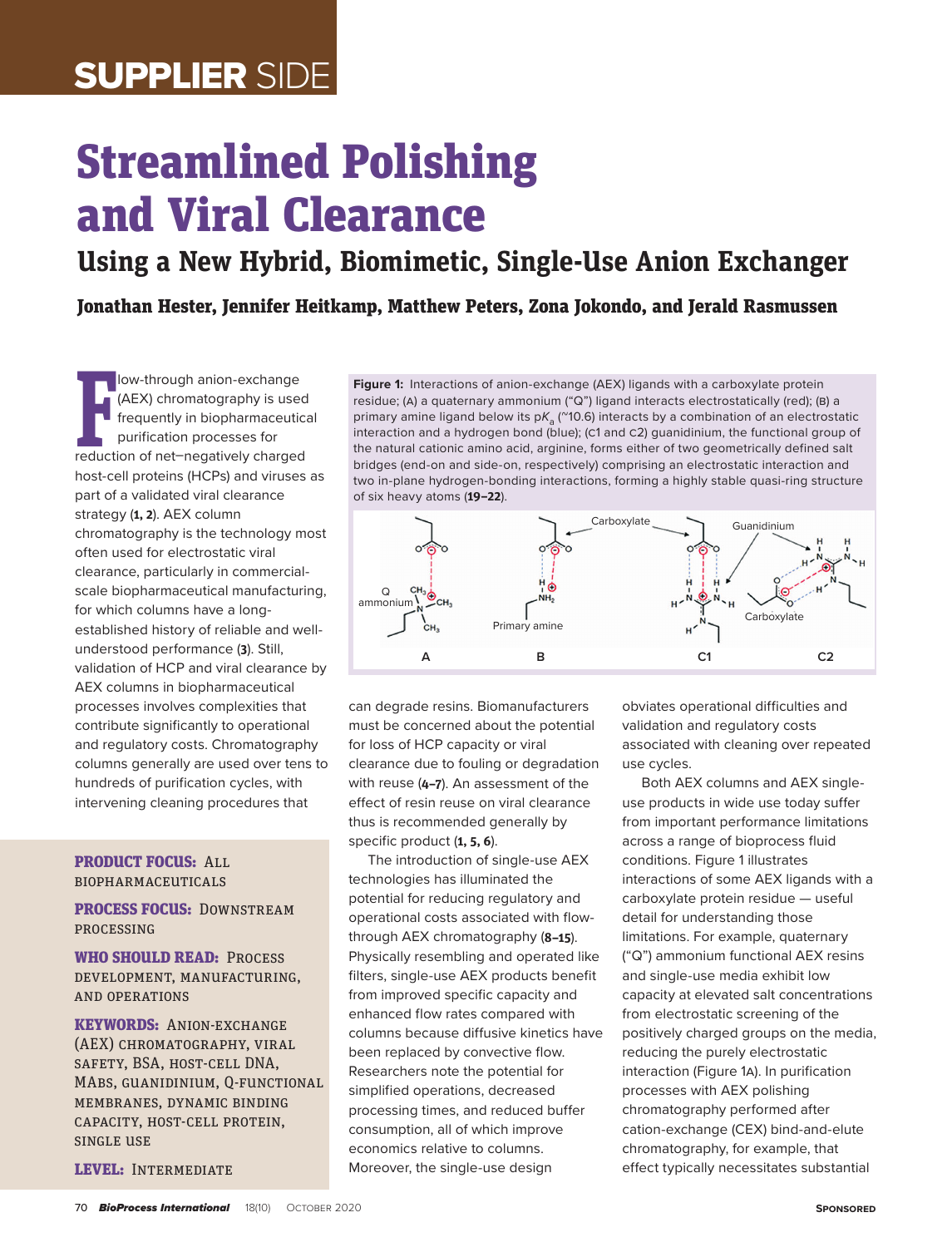product dilution to reduce the ionic strength of the CEX elution pool before the AEX step. Primary amine functional AEX single-use products developed within the past decade are more salt tolerant (ST) because their primary amine ligands interact with anionic protein residues by hydrogen bonding in addition to electrostatic interaction (Figure 1b) (**16**). However, the primary amine ligand can begin to deprotonate in the range of pH between neutral and its  $pK_a$  of  $\sim$ 10.6, reducing capacity (17), and it exhibits significantly impaired performance in multivalent buffers such as phosphate.

Although such trade-offs with respect to capacity and fluid conditions affect all commonly used AEX purification solutions, concerns are particularly acute with respect to singleuse products. Whereas the excess cost of oversizing an AEX column to accommodate suboptimal fluid conditions can be borne over many use cycles, much of the value proposition from single-use solutions (in terms of reduced operational, validation, and regulatory costs) relies on replacing them for each batch. Thus, multiple investigators have expressed a need for single-use chromatography solutions to operate at high specific capacity over a broad range of conditions if they are to perform successfully as widespread replacements for production-scale columns (**9, 18**).

Here we examine HCP reduction and viral clearance by a new, hybrid ST AEX single-use product comprising two complementary AEX functional media: A Q-functional nonwoven and an ST guanidinium-functional membrane (Figure 2) (**23**). The Q-functional nonwoven reduces turbidity, DNA, and endotoxin and provides a portion of the product's AEX capacity for HCP and virus reduction. The novel guanidinium functionality of the downstream AEX polishing membrane mimics arginine, one of the three positively charged naturally occurring standard amino acids that make up proteins. The guanidinium functional group of arginine has a resonance-delocalized positive charge in practically every biopurification setting because of its high  $pK_a$  of 13.6 (24), and it has multiple coplanar pairs of hydrogen-bonding

**Table 1:** pH, conductivity, host-cell protein (HCP) challenge concentration, and number of replicates for simulated post–protein-A challenges of the 3M Polisher ST capsule and a Q-Column (solid color = not tested)

|                 |     |                         |                               | <b>3M Polisher ST Capsule</b> |                        | Q-Column          |
|-----------------|-----|-------------------------|-------------------------------|-------------------------------|------------------------|-------------------|
| <b>Buffer</b>   | рH  | Conductivity<br>(mS/cm) | <b>Challenge</b><br>HCP (ppm) | <b>Replicates</b>             | Challenge<br>HCP (ppm) | <b>Replicates</b> |
| 50 mM           |     | 3.5                     | 556                           | 3                             | 596                    | $\overline{2}$    |
| Acetate<br>Tris | 5.0 | 20                      | 540                           | 3                             | 517                    | $\overline{2}$    |
|                 |     | 5                       | 465                           | $\overline{2}$                |                        |                   |
|                 | 5.5 | 20                      | 442                           | $\overline{2}$                |                        |                   |
|                 | 6.0 | 3.5                     | 659                           | $\overline{2}$                | 599                    | 1                 |
|                 |     | 20                      | 510                           | $\overline{2}$                | 501                    | 1                 |
|                 |     | 3.5                     | 548                           | 3                             | 584                    | $\overline{2}$    |
|                 | 7.5 | 20                      | 566                           | 3                             | 657                    | $\overline{2}$    |
| 50 mM           |     | $\overline{7}$          | 524                           | $\overline{2}$                |                        |                   |
| Phosphate       | 7.0 | 20                      | 525                           | $\overline{2}$                |                        |                   |
| 25 mM           |     | 6                       | 480                           | $\overline{2}$                |                        |                   |
| Citrate         | 6.0 | 20                      | 586                           | $\overline{2}$                |                        |                   |
|                 |     |                         |                               |                               |                        |                   |

**Table 2:** pH, conductivity, mean HCP reduction, and mean MAb recovery for simulated post–protein-A challenges detailed in Table 1 (solid color = not tested)

|                 |     |                                | HCP Reduction (%)                       |          |                                         | MAb Recovery (%) |
|-----------------|-----|--------------------------------|-----------------------------------------|----------|-----------------------------------------|------------------|
| <b>Buffer</b>   | рH  | <b>Conductivity</b><br>(mS/cm) | <b>3M Polisher</b><br><b>ST Capsule</b> | Q Column | <b>3M Polisher</b><br><b>ST Capsule</b> | Q Column         |
| 50 mM           | 5.0 | 3.5                            | 57.0%                                   | 34.5%    | 100.0%                                  | 99.5%            |
| Acetate<br>Tris |     | 20                             | 50.8%                                   | 0.0%     | 97.8%                                   | 101.0%           |
|                 |     | 5                              | 59.6%                                   |          | 99.9%                                   |                  |
|                 | 5.5 | 20                             | 47.8%                                   |          | 99.8%                                   |                  |
|                 | 6.0 | 3.5                            | 81.8%                                   | 62.4%    | 98.9%                                   | 100.3%           |
|                 |     | 20                             | 61.9%                                   | 28.8%    | 100.7%                                  | 100.7%           |
|                 |     | 3.5                            | 84.7%                                   | 81.2%    | 96.4%                                   | 100.8%           |
|                 | 7.5 | 20                             | 69.4%                                   | 11.7%    | 97.4%                                   | 101.4%           |
| 50 mM           | 7.0 | $\overline{7}$                 | 64.2%                                   |          | 99.4%                                   |                  |
| Phosphate       |     | 20                             | 70.5%                                   |          | 103.2%                                  |                  |
| 25 mM           | 6.0 | 6                              | 22.9%                                   |          | 98.4%                                   |                  |
| Citrate         |     | 20                             | 25.8%                                   |          | 100.6%                                  |                  |

groups. It appears to have evolved in nature to provide a uniquely robust capability for interacting with the carboxylate residues of the two negatively charged amino acids aspartic acid and glutamic acid — to form robust salt bridges based on two hydrogen-bonding interactions in addition to an electrostatic interaction (Figure 1c1 and 1c2). Indeed, the two geometrically defined guanidiniumcarboxylate salt bridges are observed in nature to provide many of the intra- and interprotein interactions that stabilize the three-dimensional structures of individual proteins (**19, 20**) and protein–

protein conjugates (**21**). The unique capability of guanidinium to bind carboxylate residues robustly appears to be reflected in our bioprocess data, through which remarkably consistent HCP reduction and viral clearance are observed across broad ranges of pH, ionic strength, and buffer type.

# **HCP Reduction, MAb Recovery: Comparisons with Q-Column**

A monoclonal antibody (MAb)– containing Chinese hamster ovary (CHO) cell culture solution was gravity settled and sterile-filtered (0.2-µm 3M LifeASSURE PDA Series filter capsule),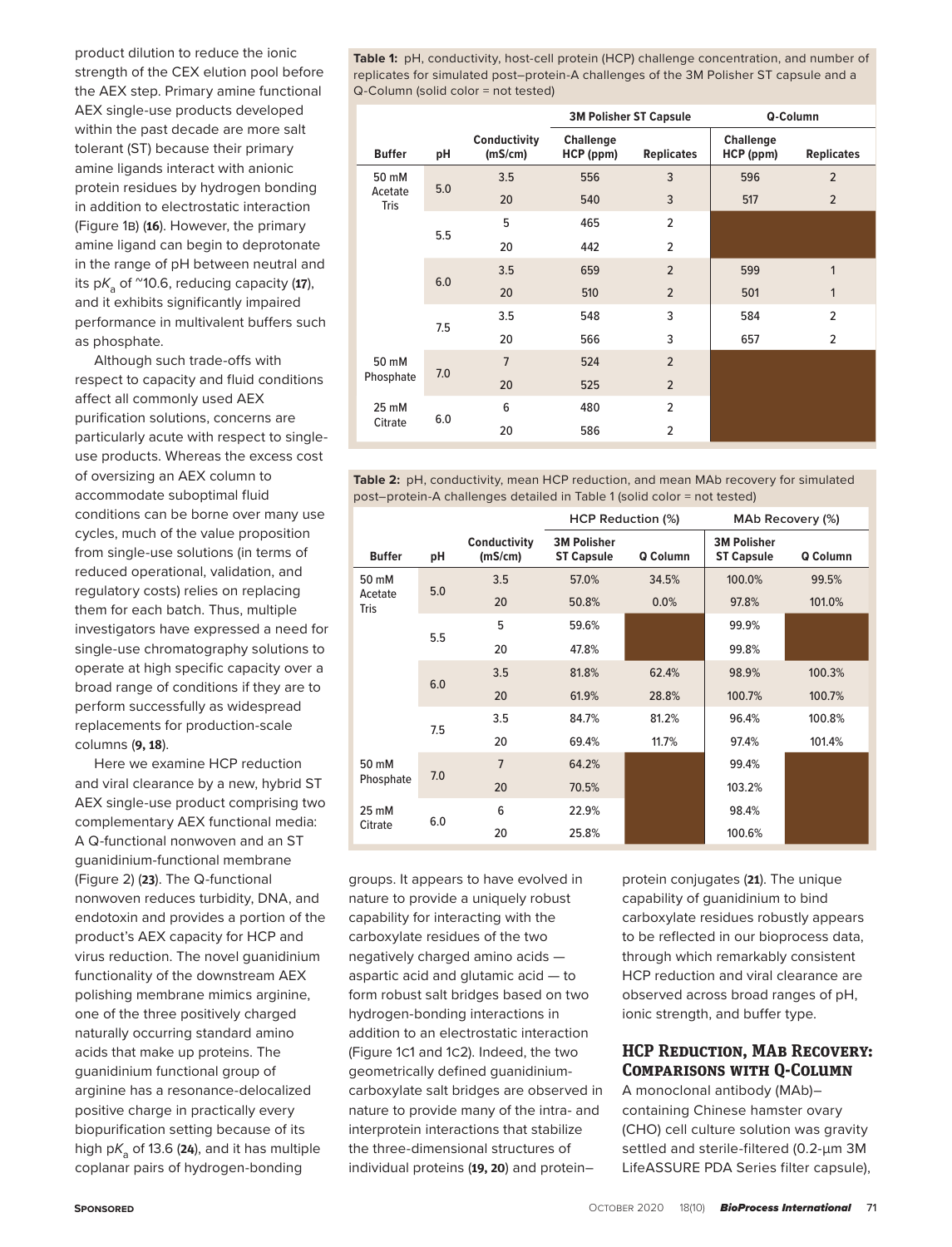**Figure 2:** Hybrid media design of 3M Polisher ST single-use capsules, comprising a combination of four Q-functional nonwoven and three guanidinium-functional membrane AEX layers.



| Table 3: Viruses tested for clearance by 3M Polisher ST capsules |  |
|------------------------------------------------------------------|--|
|------------------------------------------------------------------|--|

| <b>Virus</b>                        | <b>Abbreviation</b> | <b>Strain</b> | Family             | <b>Enveloped</b> | Size (nm)   |
|-------------------------------------|---------------------|---------------|--------------------|------------------|-------------|
| Xenotropic murine<br>leukemia virus | <b>XMuLV</b>        | NFS Th-1      | Retrovirus         | Yes              | $80 - 120$  |
| Reovirus 3                          | Reo-3               | Dearing       | Reovirus           | No               | $60 - 80$   |
| Pseudorabies virus                  | <b>PRV</b>          | Aujesky       | <b>Herpesvirus</b> | Yes              | $150 - 200$ |
| Minute virus of mice                | <b>MVM</b>          | Prototype (P) | Parvovirus         | No               | $18 - 25$   |

then loaded onto a Cytiva MabSelect SuRe protein A column. The protein A flow-through solution was collected, and the MAb was eluted from that column with 50 mM acetate buffer at pH 3.5. Quantification of HCP in the eluant fluid indicated an HCP concentration of <100 ppm with respect to the MAb. To increase the HCP load in the eluant, we prepared an HCP spiking solution by passing the protein A flow-through solution through a 3M Emphaze AEX Hybrid Purifier capsule to remove most of the DNA. Then we spiked the resulting HCP solution back into the MAbcontaining eluant fluid to achieve a target HCP concentration of 500 ppm.

A series of simulated postcapture fluids in monovalent acetate-Tris buffers with pH ranging from 5.0 to 7.5 and conductivity ranging from 3.5 mS/cm to 20 mS/cm were prepared by adding 2 M Tris base and sodium chloride to aliquots of the spiked protein A eluant fluid. Simulated postcapture fluids in multivalent phosphate and citrate buffers were prepared by adding disodium phosphate or sodium citrate solutions and sodium chloride to aliquots of the

spiked protein A eluant fluid. Table 1 details the pH, conductivity, and HCP concentrations of the challenge solutions.

3M Polisher ST BC1 capsules with an effective filtration area of 1 cm<sup>2</sup> were challenged with each of the simulated postcapture solutions at a flow rate of 1 mL/min/cm<sup>2</sup>. HCP reduction and MAb recovery were measured at a MAb loading of 10 kg/ m<sup>2</sup>. To obtain a performance comparison with a commercially available Q-column, we challenged a 5-mL Q-column (Cytiva HiScreen Capto Q column, column volume = 4.657 mL) with the postcapture solutions in a selection of the acetate-Tris buffers, prepared the same way as described above, at a flow rate of 0.43 column volumes (CV) per minute. HCP reduction and MAb recovery were measured at a MAb loading of 200 g/L. Before the challenge, each device type was preconditioned according to its manufacturer's recommended procedure with a buffer matching the challenge solution buffer. Table 1 shows the number of replicates for each challenge.

Table 2 details mean values of HCP reduction and MAb recovery. For acetate-Tris fluids, Figure 3 provides contour plots of the HCP reduction values (shown in Table 2) as a function of pH and conductivity for the 3M Polisher ST capsule and the Q-column. With the exception of the challenge solutions in citrate buffer, the 3M Polisher ST capsule achieved greater than or equal to ~50% HCP reduction in all fluids, including multivalent phosphate buffer and other buffers with conductivity as high as 20 mS/cm. The comparative robustness of HCP reduction by the guanidinium-functional single-use chromatography solution, relative to a conventional Q-column, is readily observable in Figure 3. Whereas ≥65% HCP reduction was achieved with the Q-column over only a narrow range at high pH and low conductivity, equivalent HCP reduction was achieved with the 3M Polisher ST capsule over a broad range of pH–conductivity combinations. MAb recoveries were >96% for all challenges and roughly equivalent between the Q-column and the single-use device.

The decreased HCP reduction by the 3M Polisher ST capsule in citrate buffer may not be surprising upon consideration of Figure 1 in combination with the chemical structure of citrate, a trivalent anion comprising three carboxylate groups. You would expect citrate to form the same salt bridges with guanidinium groups as the carboxylates of proteins and thus compete strongly with proteins for guanidinium binding sites. In practice, when the presence of citrate cannot be prevented, its competitive effect can be reduced by operating at higher overall conductivity and/or by preconditioning the media using a buffer that contains no citrate (see Regulatory Support File, 3M Polisher ST capsules, 3M Record-10-698362).

## **Viral Clearance: A Function of Buffer, pH, and Conductivity**

3M Polisher ST BC1 capsules were challenged with four representative virus types, shown in Table 3, which were spiked into a series of monovalent and multivalent buffers having pH ranging from 5.0 to 7.5 and conductivity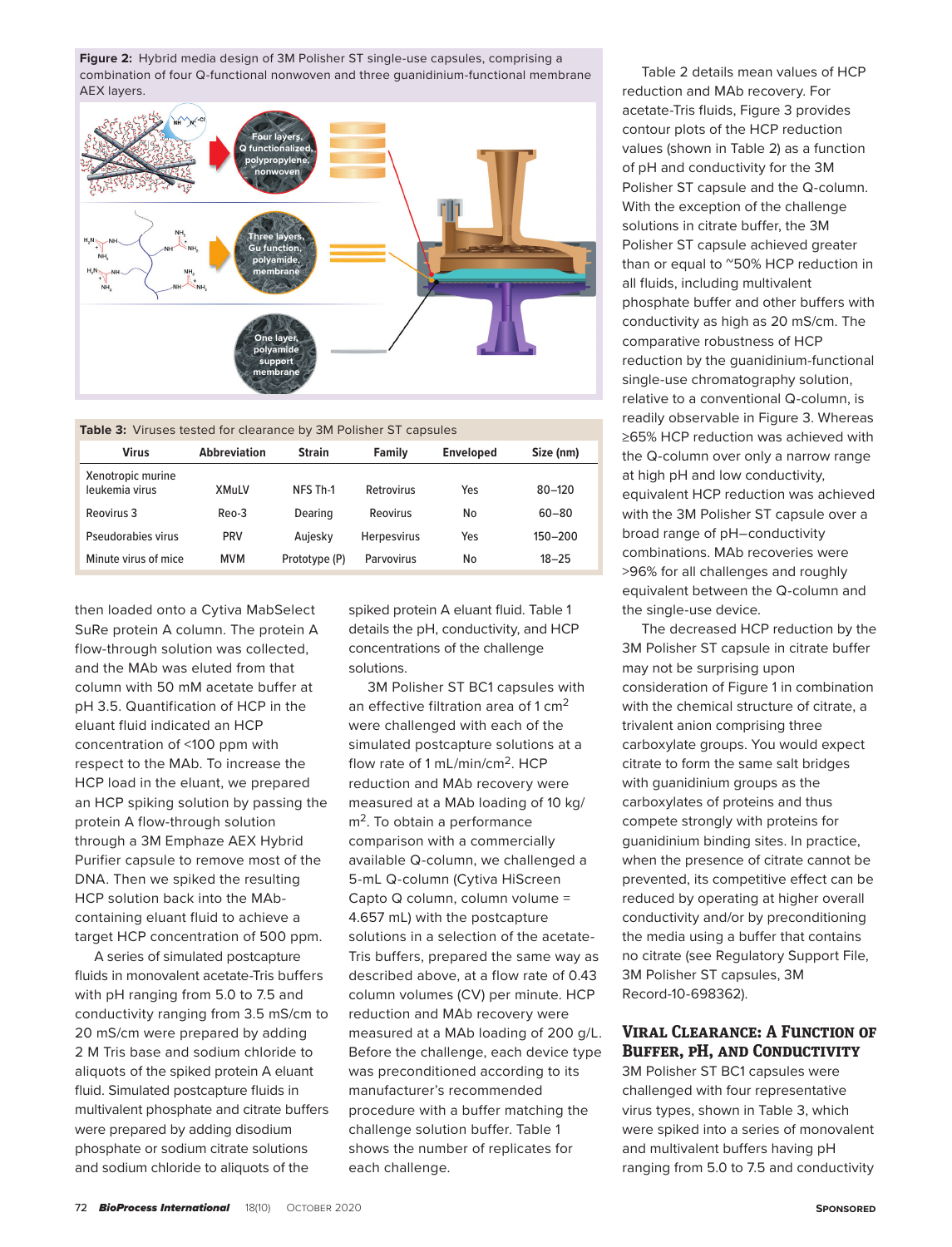**Table 4:** Measured viral clearance by 3M Polisher ST capsules; effect of buffer, pH, and conductivity (solid color = not tested)

ranging from 3 to 20 mS/cm. The viral clearance testing was performed by an accredited laboratory. Before viral clearance testing, each capsule was sanitized with 1 M sodium hydroxide for 30 minutes and then preconditioned with the challenge buffer according to the manufacturer's instructions. Each capsule was then loaded with 20 mL of virus-spiked challenge solution followed by 10 mL of chase buffer. The combined load and chase solutions were then submitted for viral quantitation. Two replicates were performed at each condition.

Table 4 summarizes the buffer conditions and measured viral clearance log-reduction values (LRVs) at each condition. Minute virus of mice (MVM), the most difficult of the viruses to clear, was tested at all conditions; the other viruses were tested at conditions selected to be the most challenging. In each case, the reported LRV is the minimum value of the two replicates. Viral clearance for all viruses was >5 LRV at high conductivity (20 mS/cm) and pH 5.5– 7.5 in both monovalent and multivalent buffers. The high viral clearance at 20 mS/cm is remarkable when compared with reported clearance at high conductivity for Q-columns (**25**). Viral clearance by the 3M Polisher ST capsules generally increased with increasing conductivity and pH. The isoelectric point of MVM is 5.2–6.2 (**25**). Thus, the lower viral clearance values for MVM at  $pH \leq 5.5$  are not surprising. Note that when compared with less ST AEX devices, this guanidiniumfunctional single-use device might enable the flexibility to achieve robust MVM clearance even at low pH (~5.5) by operating at high conductivity (≥10 mS/cm).

# **Reduction and Recovery in the Presence of Turbidity**

When low-pH viral inactivation is used as a viral clearance step after protein A capture chromatography in MAb purification processes, significant fluid turbidity often is generated. That results from protein–protein and protein–DNA aggregate precipitation when pH adjustment of the fluid causes proteins to pass through their isoelectric points.

|                    |     |                      |            | <b>Virus Reduction (LRV)</b> |       |            |
|--------------------|-----|----------------------|------------|------------------------------|-------|------------|
| <b>Buffer</b>      | pH  | Conductivity (mS/cm) | <b>MVM</b> | <b>XMuLV</b>                 | Reo-3 | <b>PRV</b> |
| 50 mM              |     | 3                    | 3.05       | >6.15                        | >7.74 | >6.33      |
| Acetate            | 5.0 | 10                   | 3.68       | >7.05                        | >7.50 | >7.26      |
|                    |     | 20                   | 3.05       | >7.49                        | >7.72 | >7.55      |
|                    |     | 3                    | 3.68       |                              |       |            |
|                    |     | 5                    | 4.09       |                              |       |            |
|                    | 5.5 | $\overline{7}$       | 4.88       |                              |       |            |
|                    |     | 10                   | 5.86       |                              |       |            |
|                    |     | 20                   | 6.17       | >7.43                        | >7.71 | >7.68      |
|                    |     | 3                    | 7.04       |                              |       |            |
|                    | 6.0 | 5                    | 7.79       |                              |       |            |
|                    |     | 20                   | >8.62      | >7.29                        | >7.40 | >7.75      |
| 25 mM Citrate      |     | $\overline{4}$       | 6.23       |                              |       |            |
|                    | 5.0 | 10                   | 4.42       |                              |       |            |
|                    |     | 20                   | 3.38       | >7.11                        | >7.15 | >7.27      |
|                    | 5.5 | 20                   | 5.82       | >7.13                        | >6.67 | >7.36      |
| 50 mM Tris         | 7.5 | 20                   | >8.46      | >7.62                        | >7.80 | >7.76      |
| 50 mM<br>Phosphate | 7.5 | 20                   | 7.80       | >7.27                        | >6.77 | >7.51      |

#### **Table 5:** Challenge fluid characteristics for turbid challenges (solid color = not measured)

| <b>Solution</b>               | pH  | Conductivity<br>(mS/cm) | Turbidity<br>(NTU) | <b>Replicate</b><br><b>Number</b> | <b>MAb</b><br>(mg/mL) | <b>HCP</b><br>(ppm) | <b>DNA</b><br>(ppb) |
|-------------------------------|-----|-------------------------|--------------------|-----------------------------------|-----------------------|---------------------|---------------------|
| 20 NTU, pH 7.0                | 7.0 | 6.2                     | 18.3               | 1                                 | 23.5                  | 1.666               | 95,745              |
| Solution                      |     |                         |                    | $\overline{2}$                    | 23.2                  | 1,349               | 117,908             |
| 40 NTU, pH 5.5                | 5.5 | 6.3                     | 39.7               | 1                                 | 22.3                  | 1,530               | 42,502              |
| Solution #1                   |     |                         |                    | $\overline{2}$                    | 22.2                  | 1.399               | 52,621              |
| 40 NTU, pH 5.5<br>Solution #2 | 5.5 | 5                       | 35.2               | 1                                 |                       |                     |                     |
| 40 NTU, pH 5.5<br>Solution #3 | 5.5 | 5                       | 35.4               | 1                                 | 22.8                  | 916                 | 32,486              |

**Table 6:** Purification results for turbid fluid challenges at 10 kg/m<sup>2</sup> loading

|                     | <b>Challenge</b><br><b>Turbidity</b> | Replicate      | Removal |                  | <b>MAb</b> | <b>Pressure Drop (psid)</b> |              |
|---------------------|--------------------------------------|----------------|---------|------------------|------------|-----------------------------|--------------|
| <b>Solution</b>     | (NTU)                                | <b>Number</b>  | HCP (%) | <b>DNA (LRV)</b> | Recovery   | Initial                     | <b>Final</b> |
| 20 NTU, pH          | 18.3<br>7.0 Solution                 |                | 56.9%   | 4.69             | 98.2%      | 17.08                       | 15.97        |
|                     |                                      | $\mathfrak{p}$ | 53.8%   | 4.70             | 100.2%     | 16.99                       | 16.18        |
| 40 NTU, pH          | 39.7                                 |                | 79.3%   | 6.39             | 97.9%      | 12.47                       | 13.66        |
| 5.5, Solution<br>#1 |                                      | 2              | 80.7%   | 5.78             | 99.3%      | 13.19                       | 13.30        |

Often, the fluid needs to be clarified before polishing chromatography steps.

To test the ability of the hybrid AEX media combination from Figure 2 to operate in a turbid environment, we prepared simulant turbid postcapture challenge fluids at pH 5.5 and 7.0 and with turbidities of ~40 and ~20 NTU. To prepare a protein A eluant stock fluid, a MAb-containing CHO cell culture solution was gravity-settled and sterilefiltered (0.2-µm 3M LifeASSURE PDA Series filter capsule), then loaded onto Cytiva MabSelect SuRe protein A column. The flow-through solution was collected, and the MAb eluted from the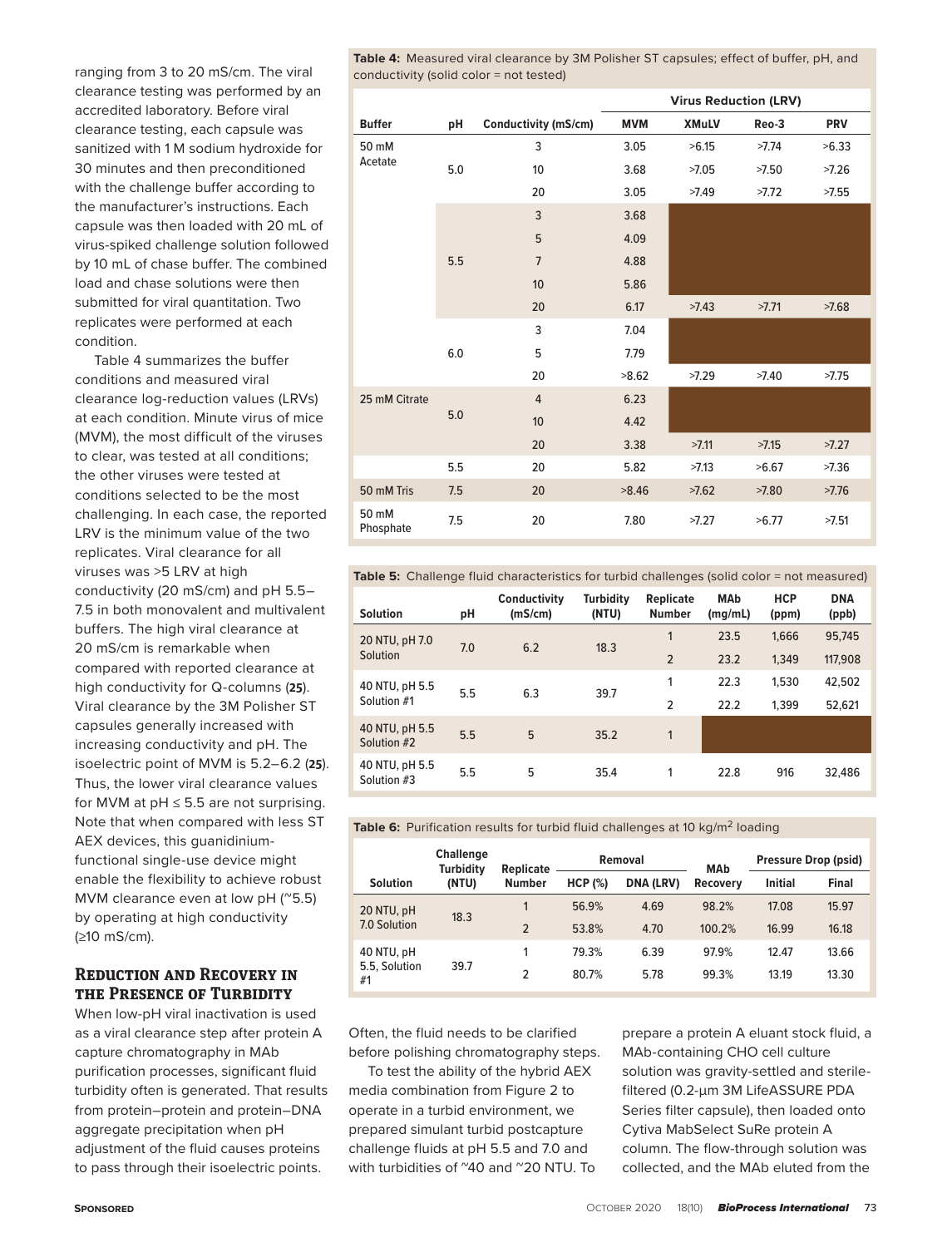column with 50 mM acetate buffer at pH 3.5, resulting in a protein A eluant containing 22 mg/mL MAb. For preparing a  $^{\circ}$ 20 NTU challenge solution, a typical procedure was to spike 10 mL of the protein A flowthrough solution into 100 mL of protein A eluant and then adjust the pH of the spiked eluant to 7.0 using a 2 M Tris base. While turbidity was being measured, more flow-through solution was added until the turbidity reached ~20 NTU. For preparing a ~40-NTU challenge solution, a typical procedure was to spike 8 mL of the protein A flowthrough solution into 100 mL of the protein A eluant and then adjust the pH of the spiked eluant to 5.5 with a 2 M Tris base. While turbidity was being measured, more of flow-through solution was added until turbidity reached ~40 NTU. Table 5 shows the final pH, conductivity, and turbidity, along with MAb, HCP, and DNA concentrations for each of the resulting challenge solutions.

In one set of trials, HCP and DNA reduction and MAb recovery were measured while monitoring pressure drop across the capsules. 3M Polisher ST BC1 capsules were preconditioned with buffer of the same pH and conductivity as a challenge fluid, according to manufacturer instructions, then challenged with two of the turbid challenge fluids at a flow rate of 1 mL/ min/cm<sup>2</sup> to a MAb loading of 10 kg/m<sup>2</sup>. Two replicates were performed with each challenge solution. Table 6 lists HCP and DNA reduction, MAb recovery, and initial and final pressure drops for the challenges. For all

replicates with both turbid challenge solutions, HCP reduction was >50%, DNA reduction was >4 LRV, and MAb recovery was >97%. Moreover, the pressure drop across the capsules did not increase appreciably during the 10-kg/m<sup>2</sup> load, indicating that the Q-functional nonwoven adequately managed the incoming turbidity.

In another trial, a preconditioned 3M Polisher ST capsule was turbidity

**Figure 3:** Contour plots of HCP reduction as a function of pH and conductivity for 3M Polisher ST capsules (TOP) and a Q-column (BOTTOM) for acetate-Tris buffers with pH ranging from 5.0 to 7.5 and conductivity ranging from 3.5 to 20 mS/cm





**Table 8:** Purification and viral clearance results for turbid fluid challenge at 10 kg/m<sup>2</sup> loading (LRV = log reduction value)

|                        | <b>Challenge</b><br><b>Turbidity</b> |         | Removal          |                               | <b>Viral Clearance (LRV)</b> |      |              |
|------------------------|--------------------------------------|---------|------------------|-------------------------------|------------------------------|------|--------------|
| <b>Solution</b>        | (NTU)                                | HCP (%) | <b>DNA (LRV)</b> | <b>MAb</b><br><b>Recoverv</b> | Loading                      | MVM  | <b>XMuLV</b> |
| 40 NTU.                |                                      |         |                  |                               | $0 - 5$ kg/m <sup>2</sup>    | 5.34 | >6.53        |
| pH 5.5.<br>Solution #3 | 35.4                                 | 60.8%   | 6.01             | 100.2%                        | $5 - 10 \text{ kg/m}^2$      | 5.86 | >7.54        |

challenged using the same flow rate and loading as above. Turbidities were measured for the protein A eluant solution before spiking and pH adjustment, the spiked and pH-adjusted challenge solution, and the filtrate. Table 7 lists the results of this challenge, and it is evident that filtration removed the excess turbidity generated by pH adjustment and spiking of the challenge fluid and restored a turbidity similar to that of the starting protein A eluant.

In a final set of trials, 3M Polisher ST BC1 capsules were challenged with samples of a turbid and highly contaminant-loaded postcapturesimulant fluid spiked with MVM or xenotropic murine leukemia virus (XMuLV). The viral clearance testing was performed by an accredited laboratory. Before viral clearance testing, each capsule was sanitized with 1 M sodium hydroxide and then preconditioned with acetate-Tris buffer at pH 5.5, according to the manufacturer's instructions. Then each capsule was challenged at a flow rate of 1 mL/min/cm<sup>2</sup> to a MAb loading of 10  $kg/m<sup>2</sup>$  with the virus-spiked challenge solution, followed by 10 mL of chase buffer. Viral clearance testing was performed on two fractions of the filtrate for each capsule: the first 5  $kg/m<sup>2</sup>$ of MAb load and then the second such load including the chase buffer. Two replicates were performed for each virus type. Table 8 lists purification and viral clearance results, with each reported viral clearance value being the lower of the two replicates. Viral clearance for both viruses was >5 LRV at loadings up to 10 kg/m2.

Because the turbid challenge fluids were prepared by spiking a protein A eluant with protein A flow-through solution, they contained high levels of HCP and DNA contaminants, as quantified in Table 5. The robust reduction of HCP and DNA and viral clearance at 10  $kg/m<sup>2</sup>$  loading is thus notable. Additionally, the results suggest that this media combination might be used in turbid environments (e.g., following low-pH viral inactivation) without the need for prefiltration.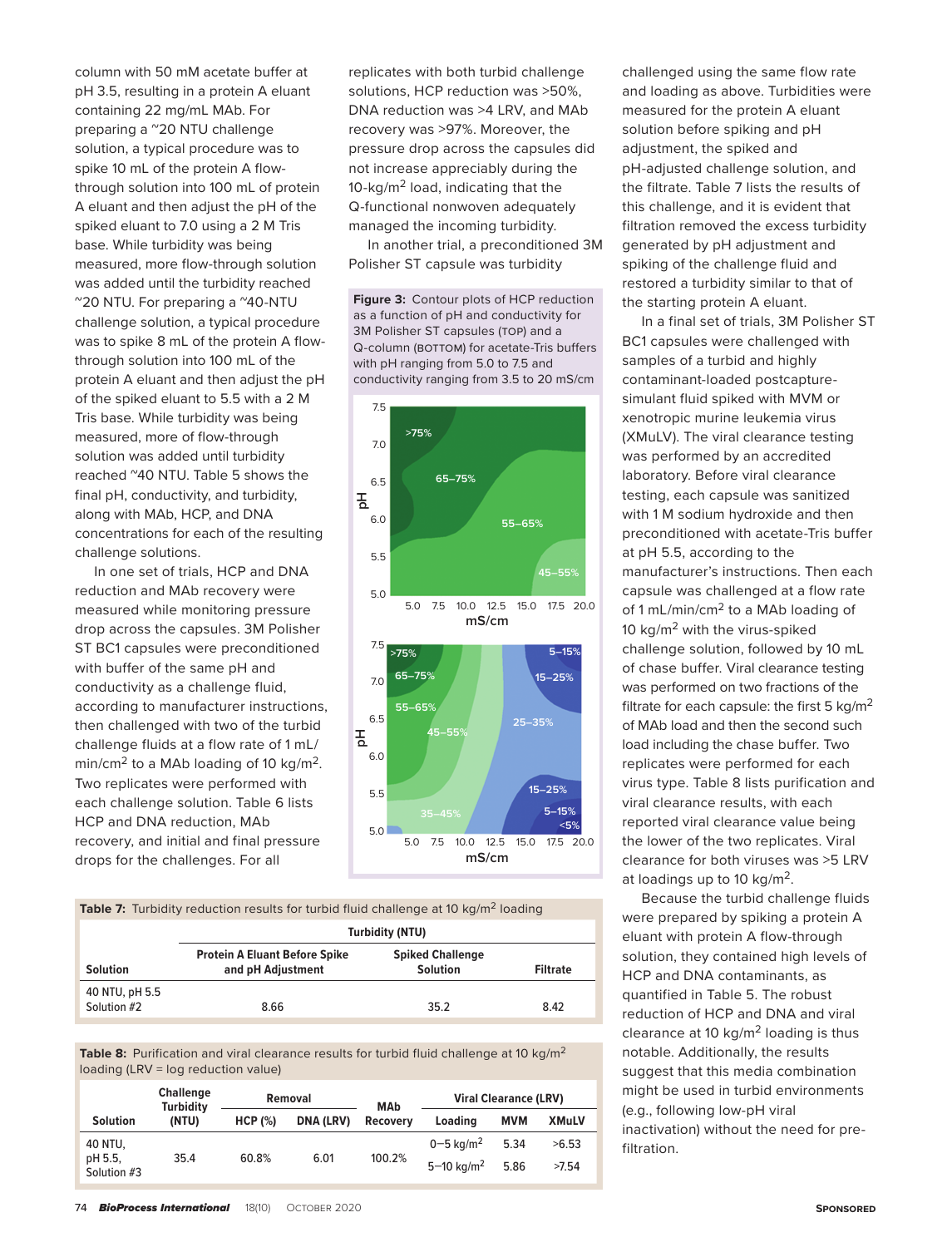## **Linear Scalability**

3M Polisher ST capsules come as single-use capsules ranging in surface area from 1 cm<sup>2</sup> to 1,020 cm<sup>2</sup> and in target MAb loading capacity from 1 g to 1 kg, as detailed in Table 9. (Future commercialization is planned for 0.23- $\text{m}^2$  and 1.6- $\text{m}^2$  capsules with target MAb loadings of 2.25 kg and 15 kg.) The linear scalability of the capsules with frontal media surface area was assessed by measurement of bovine serum albumin (BSA) protein dynamic binding capacity (DBC) as a simulant for HCP.

3M Polisher ST capsules of each size were constructed with three different lot combinations of Q-functional nonwoven and guanidinium-functional membrane media. They then were challenged with 1-mg/mL BSA solutions in 25 mM Tris-HCl buffer at pH 8.0 containing 50 mM NaCl. The BSA capacity of each capsule was recorded as the cumulative mass of BSA bound at 10% breakthrough per unit of nominal media surface area. For BC1, BC4, and BC25 capsules, three replicates were performed for each media lot combination (a total of nine capsules of each size). For BC170, BC340, and BC1020 capsules, one replicate was performed for each media lot combination (a total of three capsules of each size). Figure 4 shows measured BSA DBC for all capsules and lot combinations. The BSA DBC per unit area is constant across all capsules, with a mean value of 22.6 mg/cm<sup>2</sup> and a standard deviation of 1.4 mg/cm2.

To improve the accuracy of scaling, we calculated the relative scaling factors for the various capsules based on their measured BSA DBC. We used BC340 as the reference capsule and assigned a relative scaling capacity of 340 (equal to its nominal surface area in cm<sup>2</sup>). For each other capsule, the measured BSA DBC values across all three lot combinations were averaged, and the relative scaling factor was computed as

$$
\mathsf{RSF}_i = \mathsf{A}_i \times \frac{\mathsf{DBC}_i}{\mathsf{DBC}_{340}}
$$

where RSF*<sup>i</sup>* is the relative scaling factor of capsule  $i$ ,  $A_j$  is the nominal surface area of capsule *i*, and DBC<sub>i</sub> and DBC<sub>340</sub> are the mean values of the measured BSA DBC for capsules *i* and BC340,

**Table 9:** Surface areas, AEX media bed volumes, recommended use conditions, and relative scaling factors for 3M Polisher ST single-use capsules

|                 |                                                                 | <b>Nominal Bed Volume (mL)</b>         |                                                      | <b>Recommended Use</b><br><b>Conditions</b> |                               |                                                    |
|-----------------|-----------------------------------------------------------------|----------------------------------------|------------------------------------------------------|---------------------------------------------|-------------------------------|----------------------------------------------------|
| Capsule         | <b>Nominal</b><br><b>Surface Area</b><br>$\text{(cm}^2\text{)}$ | <b>Q-Functional</b><br><b>Nonwoven</b> | Guanidinium-<br><b>Functional</b><br><b>Membrane</b> | <b>Flow Rate</b>                            | <b>Target MAb</b><br>Loading* | <b>Relative</b><br><b>Scaling</b><br><b>Factor</b> |
| BC <sub>1</sub> | 1                                                               | 0.35                                   | 0.14                                                 | 1 mL/min                                    | 1 <sub>q</sub>                | 0.95                                               |
| BC4             | $\overline{4}$                                                  | 1.40                                   | 0.56                                                 | 4 mL/min                                    | 4 <sub>q</sub>                | 3.6                                                |
| <b>BC25</b>     | 25                                                              | 8.75                                   | 3.52                                                 | $25$ mL/min                                 | 25q                           | 26                                                 |
| <b>BC170</b>    | 170                                                             | 60                                     | 24                                                   | $170$ mL/min                                | 170q                          | 175                                                |
| <b>BC340</b>    | 340                                                             | 120                                    | 48                                                   | $340$ mL/min                                | 340 g                         | 340                                                |
| <b>BC1020</b>   | 1.020                                                           | 360                                    | 144                                                  | $1$ L/min                                   | 1 <sub>kq</sub>               | 1.030                                              |

**\***These are recommended target loadings for initial experimentation (and are equivalent to the loadings of 10 kg/m<sup>2</sup> used herein). Throughput may be higher or lower depending on contaminant load and should be established in any given fluid by throughput studies.



respectively. The relative scaling factors of the capsules appear in the rightmost column of Table 8. Those values might be more accurate than nominal surface areas for the purposes of performing capsule scaling estimates. They could account for small deviations of the capsule sizes from unitary nominal surface area values and the effects of compression at the media edges within the capsules.

# **Robust Flexibility and Simplicity**

By functionalizing a porous membrane with guanidinium moieties, the novel AEX media detailed above mimics the natural amino acid, arginine. Compared with commonly used Q-functional column resins, a hybrid single-use AEX device containing the guanidiniumfunctional membrane displays robust HCP reduction in a number of monovalent and multivalent buffers and across a broad range of pH and

conductivities up to 20 mS/cm. Viral clearance is similarly robust across a broad range of fluid conditions. The remarkable invariance of HCP and viral clearance with respect to fluid conditions is attributed to the unique, geometrically defined salt bridge formed between guanidinium and the anionic carboxylate residues of proteins.

By layering the guanidiniumfunctional membrane with an upstream Q-functional nonwoven, it is possible to construct AEX single-use devices that can operate in the turbid fluids often observed in MAb processes following low-pH viral inactivation. Note the ability of the hybrid device to achieve significant HCP and DNA reduction, even from highly contaminated fluids, at loadings of at least 10 kg/m<sup>2</sup>, which is consistent with estimates of the required capacity for single-use AEX solutions to compete favorably with multiuse columns at commercial scale (**9**).

Our results highlight the potential for substantial simplification of downstream polishing by replacing complex, bufferhungry, condition-limiting AEX resin columns with simple, small-footprint, single-use chromatography devices. They offer a high degree of flexibility in buffer types and fluid conditions, providing HCP and viral clearance even in the presence of turbidity. Indeed, other investigators working with prototypes of the single-use AEX device have been able to simplify their MAb purification processes significantly in turbid postviral inactivation fluids by